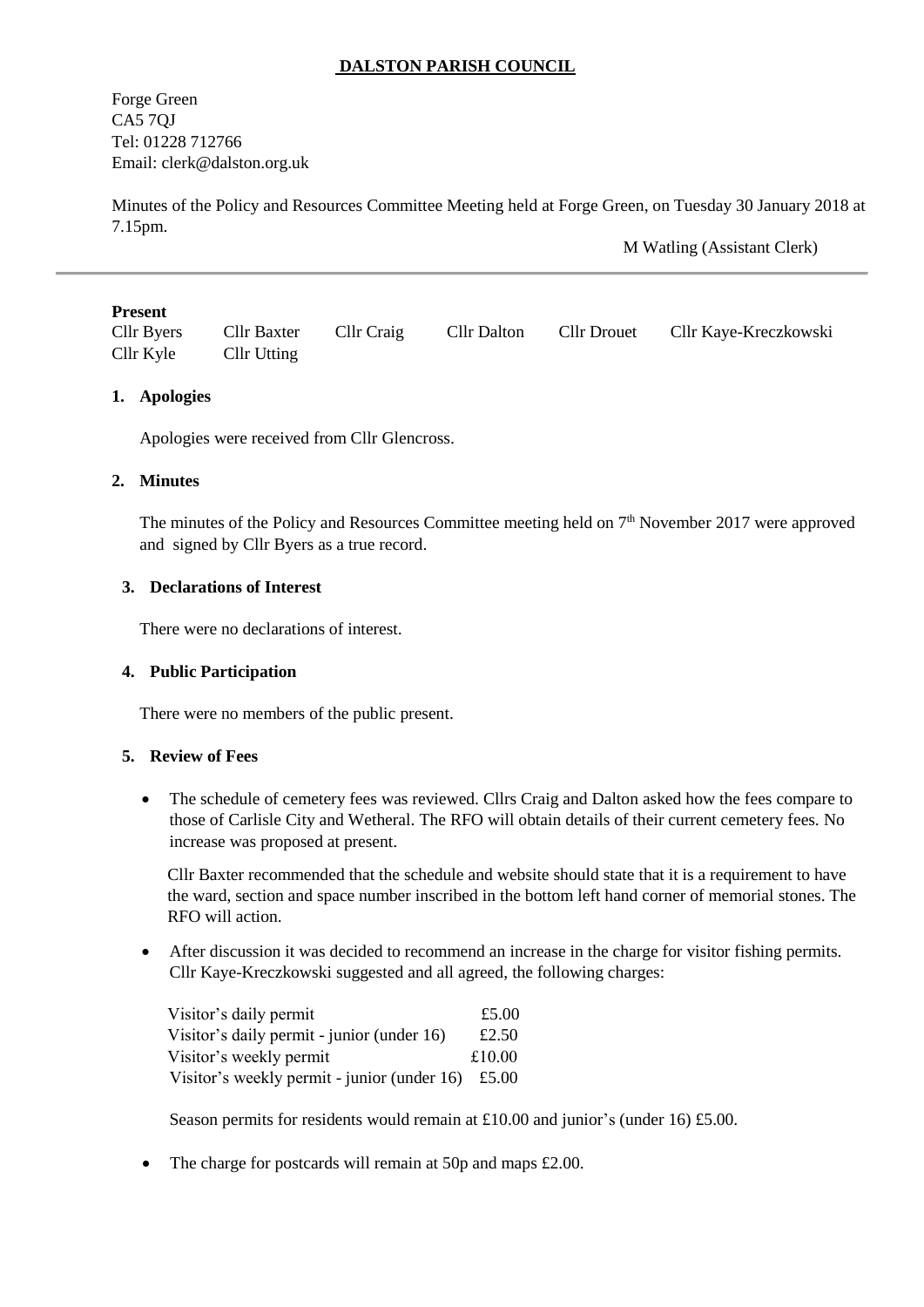## **6. Grass Cutting Contract with Wigton Town Council**

Cllr Craig outlined the documents. Variation orders had been made during the duration of the previous contract which were attached to the documents and incorporated into the new contract as well as 2 new variation orders for £375 for the Summerfield Play area and £100 for cutting the hedge between St Michaels School and Hearse House.

Cllr Craig sought confirmation that the 4.1% RPI increase was correct. Cllr Kyle confirmed that the increase in RPI was acceptable.

Cllrs Baxter and Dalton queried the wording of the 'Summary of Tender' in both contacts which suggested that the contract had not been accepted and was in fact still under tender. After much discussion it was agreed to amend the wording 'The contractor is to submit' to 'The contractor has submitted' and 'The contractor is advised to visit' to 'The contractor was advised'.

Cllr Byers advised that in section 6.1 of the contracts the reference to The Health and Safety at Work Act 1974 should also include the 2002 Act and likewise, The Control of Substances Hazardous to Health Regulations 1999 should also include the 2002 Act. Cllr Craig agreed.

Cllr Utting pointed out that Stockdalewath Village Green was not currently included in the contract. Cllr Craig advised that it was too late to change the contract now but a variation order would be made in April. The Clerk will action this point.

Cllr Kaye-Kreczkowski enquired about the Village Green at Raughton Head which was also not in the contract. It was clarified that The Parish Council give a grant to Raughton Head PCC to engage their own contractor for grass cutting.

The Clerk will make the necessary adjustments to the wording in the contract and put it on the agenda for the Parish Council to approve at the 13<sup>th</sup> February 2018 meeting.

## **7. Forge Green Property**

- Cllr Craig reported that there had been no progress in relation to obtaining a structural report on the properties. He had been unable to meet with Cllr Cowen and he was unable to undertake the report on his own.
- Following the last meeting Cllr Kyle had sought clarification regarding the frequency for testing smoke detectors.

Each detector does not have to be tested every time. He suggested that the properties were put on a monthly sequence so that each property would be tested once every three months. The Clerk to action and RFO will update the Health and Safety Policy document.

### **8. Recommendations from Internal Audit visit on 3 November**

The internal auditor recommended after his half year visit that for insurance purposes certain assets, such as seats and bus shelters where a claim is more likely to arise, should be inspected twice a year.

The RFO produced an asset register in councillor name order which had been suggested by the Internal Auditor.

Cllr Baxter enquired if all Tenancies and Common Land were included on the register of assets.

Cllr Kaye-Kreczkowski advised that the Pond at Raughton Head was not on the register.

The RFO was requested to produce for the next Parish Council meeting a register of assets updated to reflect all new assets and new Councillor's responsible for each asset. The list is to be in Councillor order. The register can then be reviewed and finalised in preparation for the full asset inspection and Risk Assessment to take place in May. Photographs are to be taken of assets by the councillors responsible for them wherever possible for identification purposes during inspections.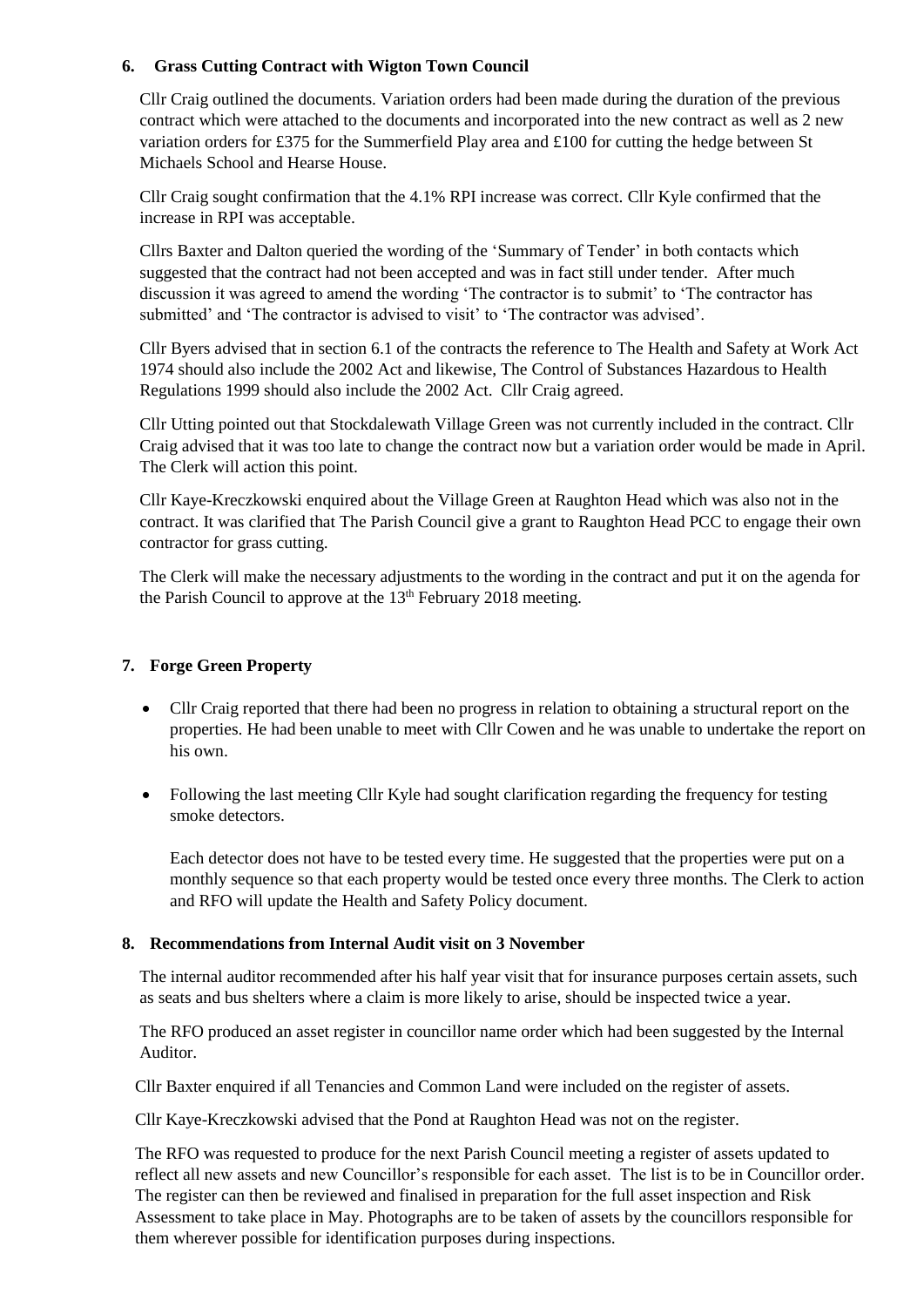### **9. Annual review of the Standing Orders**

Cllr Byers queried if point 5 j xix was being adhered to. This requires the time and place of full Council meetings for the year ahead to be presented to the Annual Meeting. In response, Cllr Kyle advised that it was sufficient for it to be known that Council meetings would always be the second Tuesday of the month at 7.15pm at Forge Green.

Cllr Byers also referred to point 5 j xiv which requires every planning application notified to the Council and the Council's response to the local planning authority to be recorded in a book. The consensus of the meeting was that the excel planning application register and the minute book which both record all planning applications satisfied this requirement.

Cllr Byers also thought that some of the references to Legislation in the Standing Orders were not the most up to date Acts. The RFO had compared the document to the Model Standing Orders on the CALC website and there were no differences. Cllr Craig advised we should not be making changes to the Legal references in the document as these will have been approved by NALC.

It was agreed that the RFO and Clerk will bring to the Parish Council's attention any changes as they occur which are flagged up by CALC in their regular briefings.

### **10. Annual review of Policies**

The following policies were reviewed

- Freedom of Information
- Health & Safety Policy
- Risk Management Policy
- Appraisals Policy
- Equal Opportunities Policy
- Press & Media Policy
- Protocol on The Recording And Filming Of Council Meetings
- Disciplinary Policy
- Grievance Policy
- Complaints procedure
- Code of conduct
- Retention of documents policy
- Cemetery maintenance policy

The RFO had compared the policies to those on the CALC website and no changes to the model policy documents had been identified.

The RFO reported that on 30th May 2017 the Policy and Resources Committee had decided that risk assessments would be reviewed and updated every 2 years and this had been incorporated into the policy document. Cllr Craig advised that they are reviewed annually but the policy should remain they are reviewed every two years as it is better to do them more often than necessary.

The RFO reported that some of the retention periods in the current retention of documents policy were longer than actually required. Councillors preferred to keep the longer retention periods.

Cllr Baxter had reviewed the documents and the Risk Assessments and had noted some amendments to make. Cllr Byers thanked Cllr Baxter for his time and the amendments were left with the RFO to action before presenting to the full Parish Council for approval.